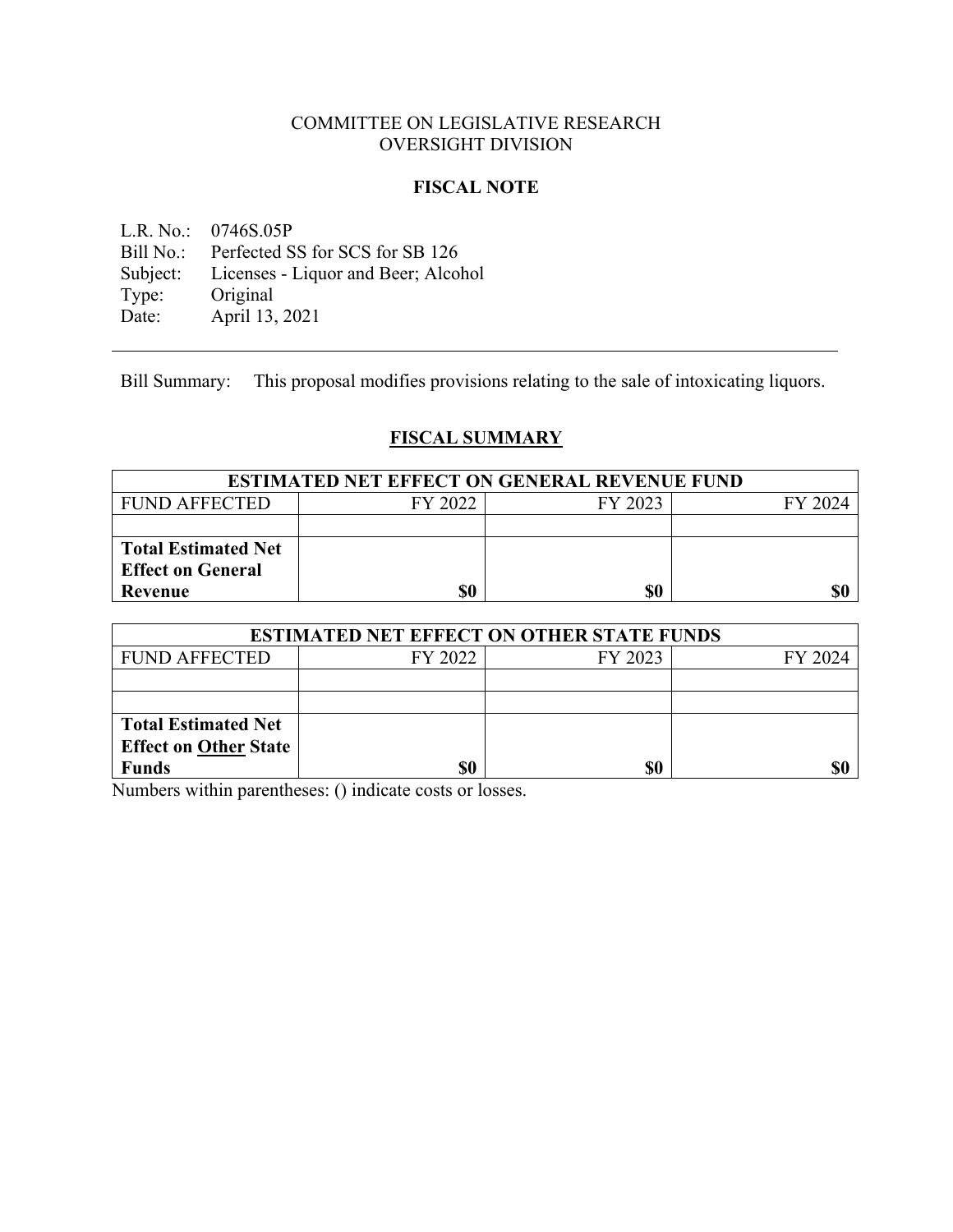L.R. No. 0746S.05P Bill No. Perfected SS for SCS for SB 126 Page **2** of **5** April 13, 2021

| <b>ESTIMATED NET EFFECT ON FEDERAL FUNDS</b> |         |         |         |  |
|----------------------------------------------|---------|---------|---------|--|
| <b>FUND AFFECTED</b>                         | FY 2022 | FY 2023 | FY 2024 |  |
|                                              |         |         |         |  |
|                                              |         |         |         |  |
| <b>Total Estimated Net</b>                   |         |         |         |  |
| <b>Effect on All Federal</b>                 |         |         |         |  |
| <b>Funds</b>                                 | \$0     | \$0     |         |  |

| <b>ESTIMATED NET EFFECT ON FULL TIME EQUIVALENT (FTE)</b> |         |         |         |  |
|-----------------------------------------------------------|---------|---------|---------|--|
| <b>FUND AFFECTED</b>                                      | FY 2022 | FY 2023 | FY 2024 |  |
|                                                           |         |         |         |  |
|                                                           |         |         |         |  |
| <b>Total Estimated Net</b>                                |         |         |         |  |
| <b>Effect on FTE</b>                                      |         |         |         |  |

- ☐ Estimated Net Effect (expenditures or reduced revenues) expected to exceed \$250,000 in any of the three fiscal years after implementation of the act or at full implementation of the act.
- $\Box$  Estimated Net Effect (savings or increased revenues) expected to exceed \$250,000 in any of the three fiscal years after implementation of the act or at full implementation of the act.

| <b>ESTIMATED NET EFFECT ON LOCAL FUNDS</b> |         |         |  |  |
|--------------------------------------------|---------|---------|--|--|
| <b>FUND AFFECTED</b>                       | FY 2022 | FY 2023 |  |  |
|                                            |         |         |  |  |
| \$0<br>\$0<br><b>Local Government</b>      |         |         |  |  |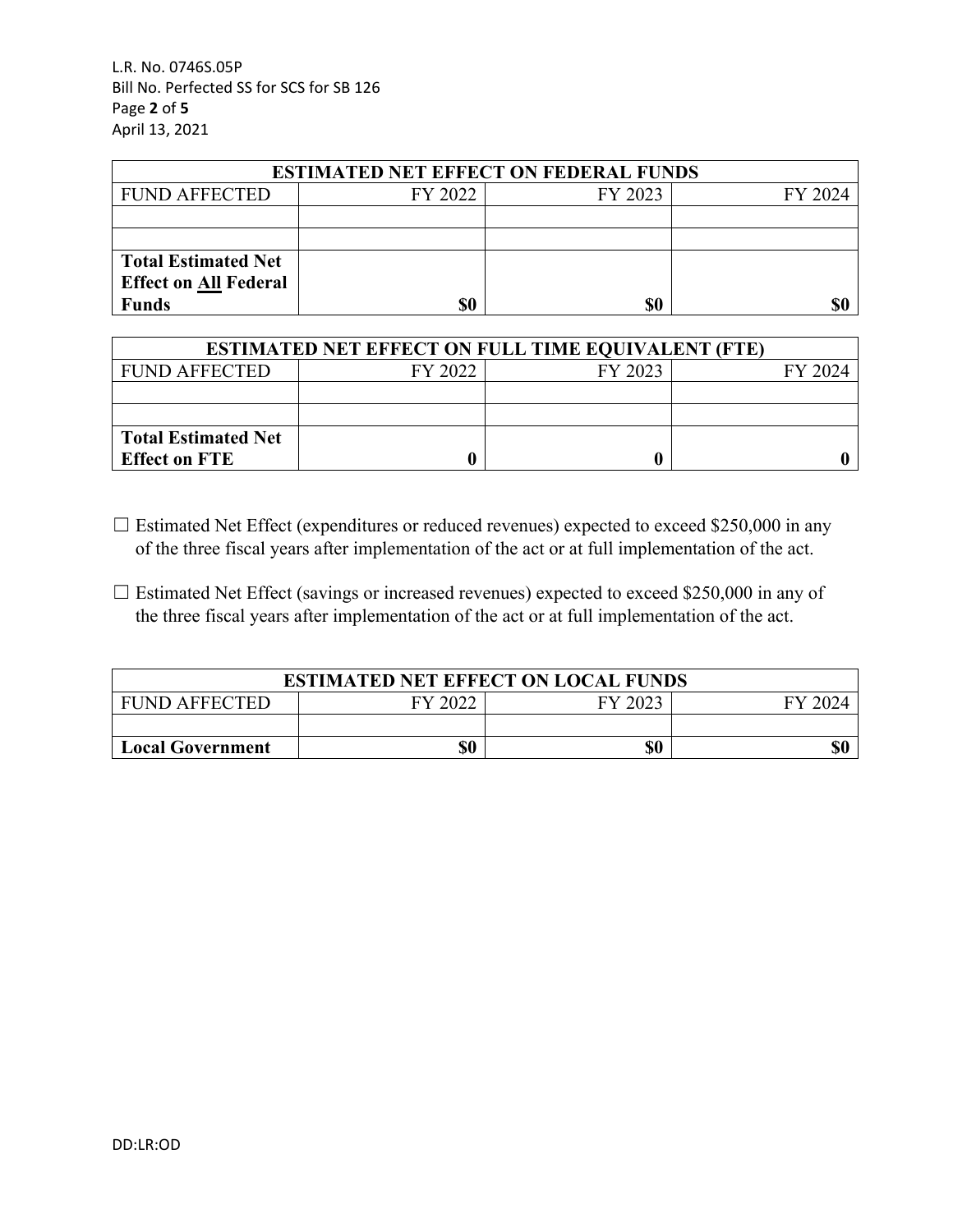L.R. No. 0746S.05P Bill No. Perfected SS for SCS for SB 126 Page **3** of **5** April 13, 2021

# **FISCAL ANALYSIS**

## ASSUMPTION

#### §311.202 – Liquor sales

Officials from the **Department of Public Safety – Division of Alcohol and Tobacco Control (ATC)** state new §311.202 allows the holder of a retail by drink license to sell retailer-packaged alcohol to consumers as long as: the intoxicating liquor is in a rigid, durable, leak-proof, sealable container; the contents of the container doesn't exceed 128 ounces; the consumer orders a meal with the alcohol; the alcohol purchase does not exceed twice the number of meal servings; a dated receipt or electronic record is provided to the consumer for the meal and alcohol purchase, and the sealed container is placed in a one-time use tamperproof bag or the container is separately sealed with tamperproof tape. The container must also have a label that states "THIS BEVERAGE CONTAINS ALCOHOL" and it must be filled in compliance with Section 3- 304.17(c) of the 2009 Food and Drug Administration Food Code. Wholesalers and manufacturers are not allowed to furnish these containers to retailers.

Currently, ATC has 15 agent positions that are responsible for 16,200 primary licenses, or 1 agent per 1,080 licenses. It will be extremely difficult for ATC to regulate this change, in addition to the agent's current responsibilities, and ensure compliance and a safe environment with the current agent to license ratio. ATC is asking for 4 special agents, one for each district office, to allow the division to better regulate and enforce this new section.

The National Liquor Law Enforcement Association (NLLEA) did a survey last year of agent to liquor license ratio. Of 18 states that participated, the average agent to license ratio was 1:581. Even with 4 additional agents, ATC's agent to license ratio would be 1:852, which is well over that average.

During 2020, alcohol sales have shifted from on premise to off-premise sales (Nielsen). There seems to be a stronger association between off-premise alcohol sales and an increased rate of violence, assaults, child abuse, alcohol-attributed hospital admissions and impaired driving (Science Direct). Increased off-premise alcohol sales also seems to have an association with increased youth access to alcohol. Compliance checks were conducted in several states as a result of complaints received regarding youth accessing alcohol through curbside services and home delivery. The compliance checks showed a high rate of non-compliance with alcohol being sold to minors (Washington Post). This bill allows alcohol to be purchased with a meal to be consumed off of the licensed premises. Many of these transactions take place through curbside pickup or home delivery, which will increase the ability for minors to access alcohol if the proper age verification isn't conducted. In order for ATC to properly enforce alcohol sale to minor laws, the division will need additional agents to do so.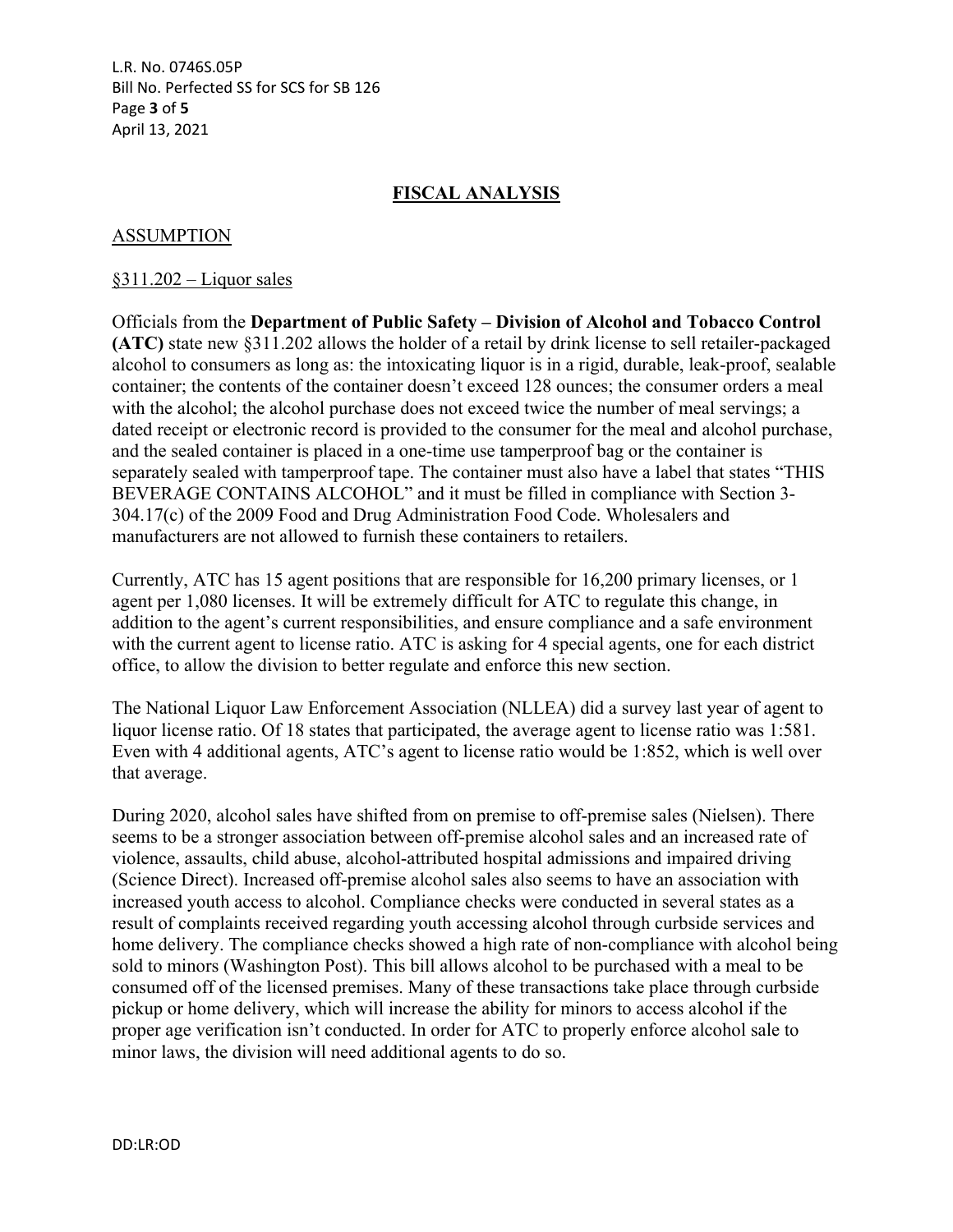L.R. No. 0746S.05P Bill No. Perfected SS for SCS for SB 126 Page **4** of **5** April 13, 2021

**Oversight** notes the ATC currently has 15 agent positions available to enforce violations that result from alcohol compliance checks. This legislation does not change the licensing requirements or compliance checks. Therefore, Oversight assumes the ATC can absorb the provisions from this proposal with existing personnel and resources. However, if additional duties require increased staffing, the ATC may request additional funding through the appropriations process.

## Bill as a Whole

Officials from the **Department of Revenue**, the **City of Claycomo**, the **City of Corder**, the **City of Kansas City**, and the **City of Springfield** each assume the proposal will have no fiscal impact on their respective organizations.

**Oversight** does not have any information to the contrary. Therefore, Oversight will reflect a zero impact in the fiscal note for these agencies.

**Oversight** only reflects the responses that we have received from state agencies and political subdivisions; however, other cities and counties were requested to respond to this proposed legislation but did not. A general listing of political subdivisions included in our database is available upon request.

| <b>FISCAL IMPACT -</b><br><b>State Government</b> | FY 2022<br>$10$ Mo. | FY 2023 | FY 2024 |
|---------------------------------------------------|---------------------|---------|---------|
|                                                   |                     |         |         |
|                                                   | \$0                 | \$0     | \$0     |

| <b>FISCAL IMPACT</b> | FY 2022  | FY 2023    | FY 2024 |
|----------------------|----------|------------|---------|
| Local Government     | $10$ Mo. |            |         |
|                      |          |            |         |
|                      | \$0      | <u>\$0</u> | \$0     |

## FISCAL IMPACT – Small Business

This proposal could impact certain small businesses that sell intoxicating liquor.

## FISCAL DESCRIPTION

The proposed legislation appears to have no direct fiscal impact.

This legislation is not federally mandated, would not duplicate any other program and would not require additional capital improvements or rental space.